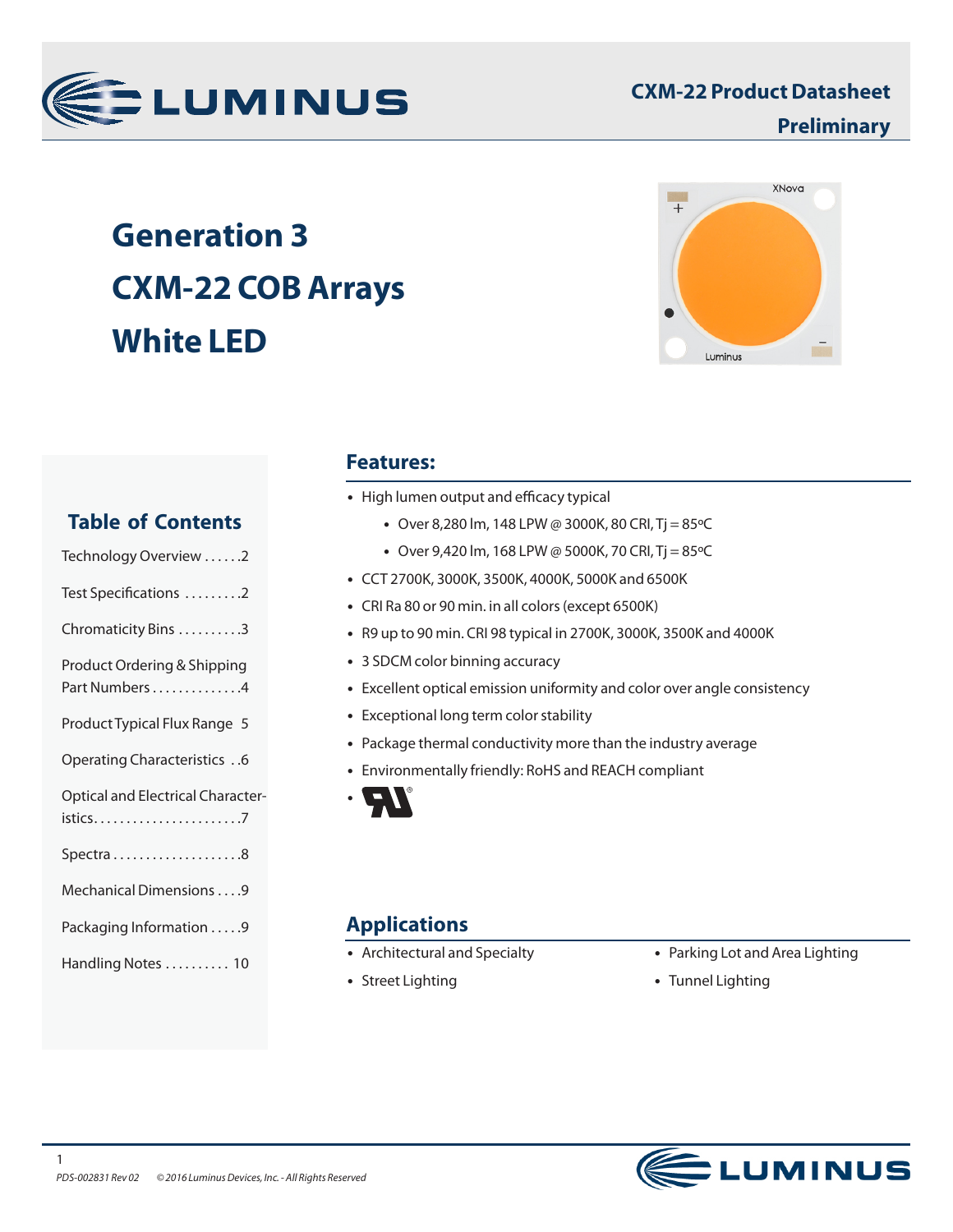

# **Technology Overview**

Luminus Chip-on-Board (COB) LED series offers a complete lighting class solution designed for high performance illumination applications. The selection covers a wide lumen range from less than 400lm to over 25,000lm, all major color temperatures and can deliver color rendering greater than 95 at 2700K and 3000K and R9 greater than 90. These breakthroughs allow illumination engineers and designers to develop beautifully lit spaces without sacrificing efficacy, brightness and overall quality.

# **Reliability**

Designed from the ground up, the Luminus COB LED is one of the most reliable light sources in the world today. Having passed a rigorous suite of environmental and mechanical stress tests, including mechanical shock, vibration, temperature cycling and humidity. Only then are the devices qualified for use in a wide range of lighting application including some of the most demanding commercial applications. Delivered with fully qualified LM80 test data and TM21 lifetime results that certify lumen maintenance at 35,000 hours or more, Luminus COB LEDs are ready for the toughest challenges.

# **UL Recognized Compliance**

Luminus COB arrays are tested in accordance with ANSI/UL 8750 to ensure safe operation for their intended applications. **REACh & RoHS Compliance**

All LED products manufactured by Luminus are REACH and RoHS compliant and free of hazardous materials, including lead and mercury.

# **Understanding Luminus COB LED Test Specifications**

Every Luminus LED is fully tested to ensure it meets the high quality standards customers have come to expect from Luminus' products.

# **Traceability**

Each Luminus COB LED is marked with a 2D bar code that contains a unique serial number. With this serial number, Luminus has the ability to provide customers with actual test data measurements for a specific LED. In addition, the 2D bar code is linked to manufacturing date codes that enables traceability of production processes and materials.

### **Testing Temperature**

 $\mathfrak{D}$ 

Luminus COB products are measured at temperatures typical for the LED operating in the fixture. Each device is tested at 85ºC junction temperature eliminating the need to scale data sheet specifications to real world situations.

# **Chromaticity Bin Range**

Chromaticity binning delivers color consistency for every order. Standard products are delivered with a 3-step MacAdam ellipse. This ensures color performance matching in the application. For the most demanding application, Luminus is one of only a few companies that can provide a 2-step ellipse bin. These tightly controlled, small distribution bins provide customers predictable, repeatable colors.

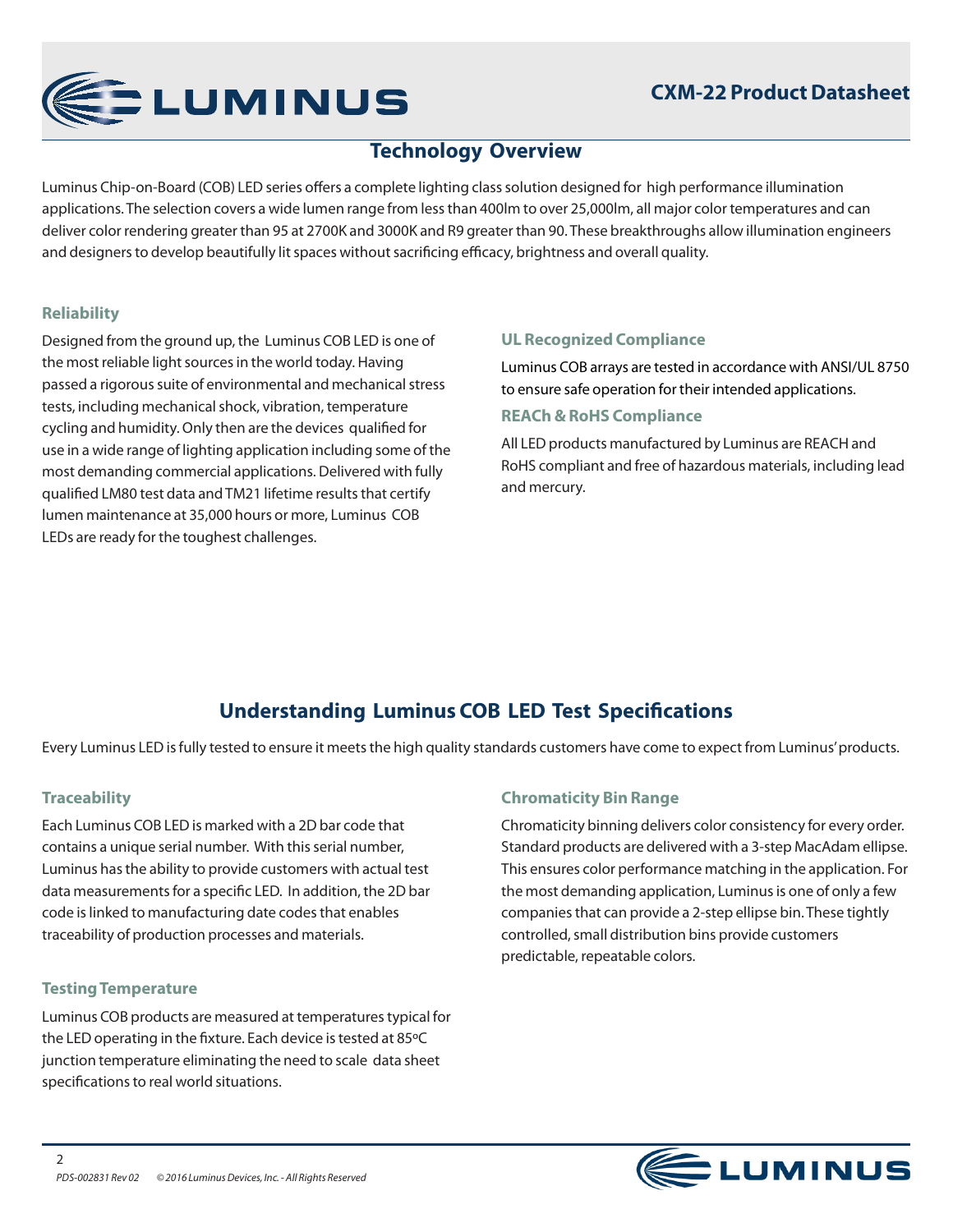

# **Chromaticity Bin Structure**

Chromaticity Bins: 1931 CIE Curve



### **CXM-22 White Chromaticity Bins**

The following tables describe the ANSI bin center points, the orientation angle for the MacAdam ellipse (**θ °**), and the maximum radii for the ellipses. The ANSI Bin is provided for reference.

|            | <b>Center Point</b> |             | Angle        | 3-step Bin |         | 5-step Bin |         |
|------------|---------------------|-------------|--------------|------------|---------|------------|---------|
| <b>CCT</b> | <b>CIEX</b>         | <b>CIEy</b> | $\theta$ (°) | a          | b       | a          | b       |
| 2700K      | 0.4578              | 0.4101      | 53.7         | 0.0081     | 0.0042  |            |         |
| 3000K      | 0.4338              | 0.403       | 53.2         | 0.00834    | 0.00408 |            |         |
| 3500K      | 0.4073              | 0.3917      | 54           | 0.00927    | 0.00414 |            |         |
| 4000K      | 0.3818              | 0.3797      | 53.7         | 0.00939    | 0.00402 |            |         |
| 5000K      | 0.3447              | 0.3553      | 59.6         | 0.00822    | 0.00354 | 0.0137     | 0.0059  |
| 6500K      | 0.3123              | 0.3282      | 58.57        | 0.00669    | 0.00285 | 0.01115    | 0.00475 |

\*Note: Luminus maintains a +/- 0.005 tolerance on chromaticity (CIEx and CIEy) measurements.

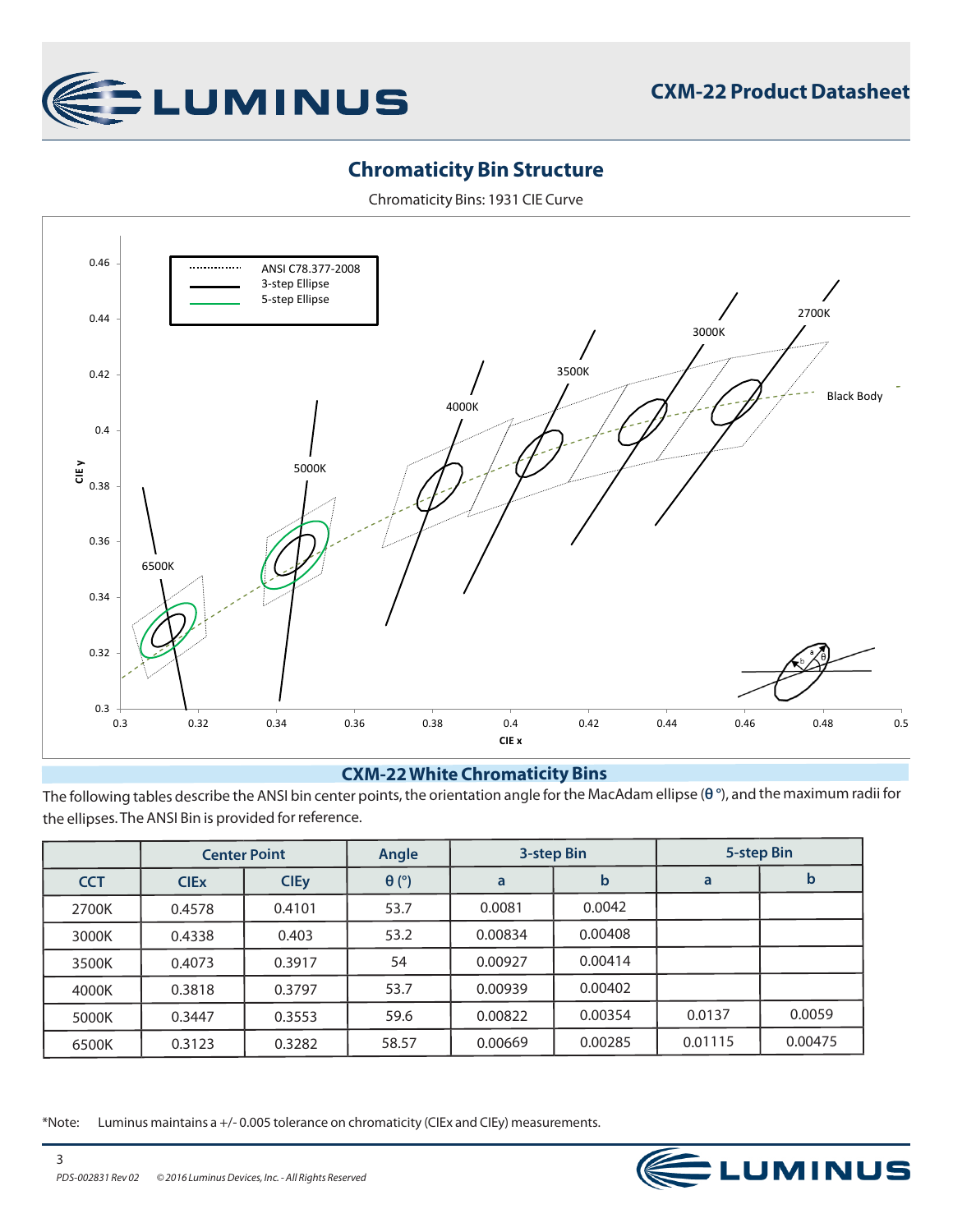

# **Product Ordering and Shipping Part Number Nomenclature**

All CXM-22 products are packaged and labeled with part numbers as outlined in the table on page 5. Luminus may include any smaller chromaticity bin that is contained in the larger bin as part of the ordered part. When shipped, each package will contain only a single flux and chromaticity bin. The part number designation is as follows:

| <b>CXM-22</b>         |                                                  |                                    |                                         |                             |                                |                 |                                   |  |  |  |
|-----------------------|--------------------------------------------------|------------------------------------|-----------------------------------------|-----------------------------|--------------------------------|-----------------|-----------------------------------|--|--|--|
| <b>CXM</b>            | 22                                               | <b>NN</b>                          | XX                                      | $-54-$                      | <b>OOPP</b>                    | $-$ FG $-$      | W                                 |  |  |  |
| <b>Product Family</b> | <b>Light Emitting</b><br><b>Surface Diameter</b> | <b>Color</b><br><b>Temperature</b> | <b>Color Render-</b><br>ing Index (CRI) | <b>Voltage</b><br>(typical) | Package<br><b>Configurator</b> | <b>Flux Bin</b> | <b>Chromaticity</b><br><b>Bin</b> |  |  |  |
| CXM: Chip on<br>Board | $22:$ LES<br>Diameter (mm)                       | Color<br>See Note 1<br>below       | <b>CRI See Table</b><br><b>Below</b>    | Volts                       | AC30                           | Lumens          | See page 3 for<br>bins            |  |  |  |

*Note 1: NN nomenclature corresponds to the following:*

- *27 = 2700K*
- *30 = 3000K*
- *35 = 3500K*
- *40 = 4000K*
- *50 = 5000K*
- *65 = 6500K*

#### **Color Temperature, CRI and R9 Values**

| <b>Color Temperatures</b>                | <b>XX Value</b> | CRI  | R9  |
|------------------------------------------|-----------------|------|-----|
| 4000K, 5000K, 6500K                      | 70              | >70  |     |
| 2700K, 3000K, 3500K, 4000K, 5000K, 6500K | 80              | > 80 | >0  |
| 2700K, 3000K, 3500K, 4000K, 5000K        | 90              | >90  | >50 |
| 2700K, 3000K, 3500K                      | 95              | >95  | >85 |

Note: Luminus part numbers may be accompanied by prefixes or suffixes. The most common is the "Rev01" suffix indicating a part is fully released and carries a full warranty. These additional characters may appear on shipping labels, packing slips and invoices. In all cases the basic part number described above will always be included.

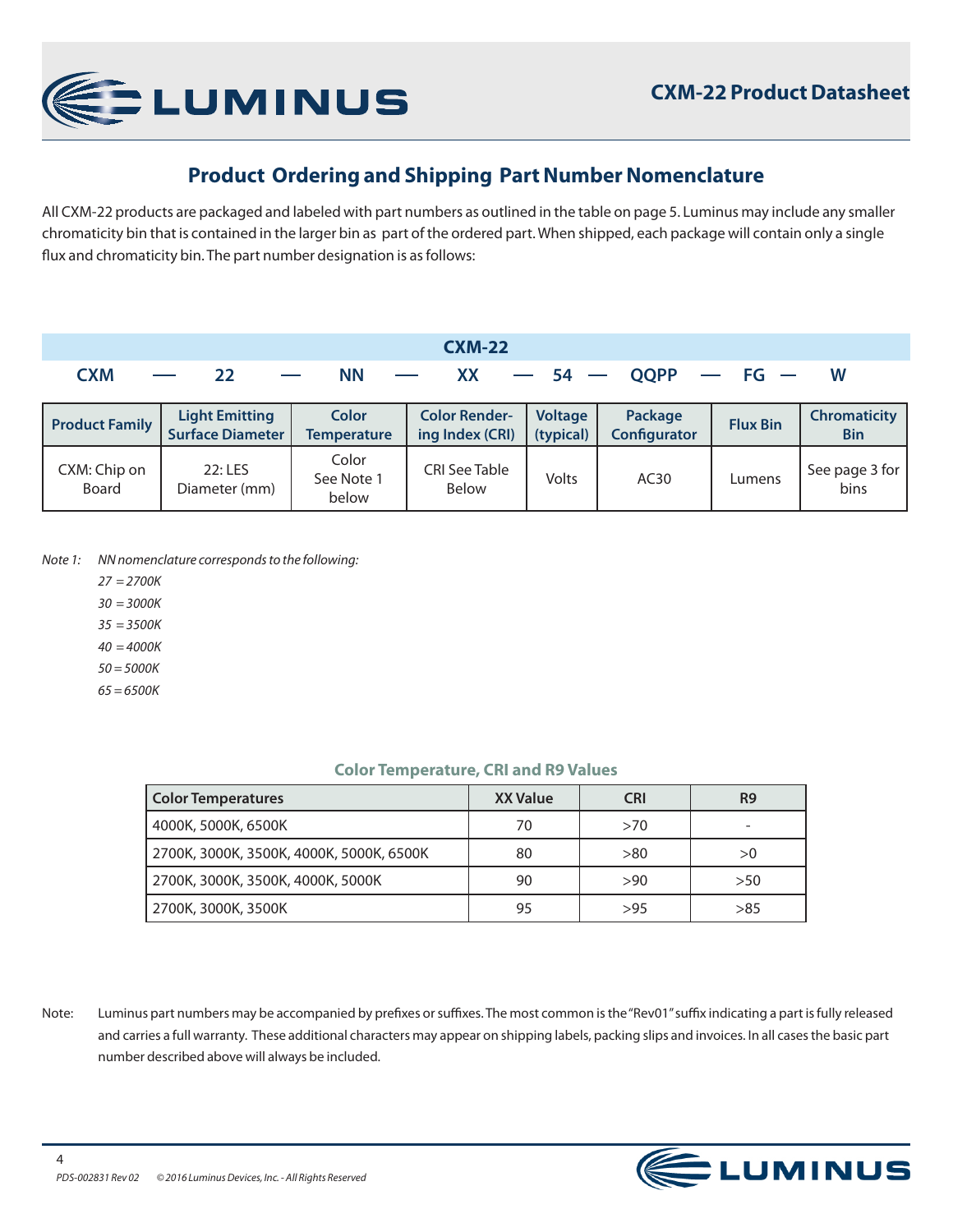

# **CXM-22 Part Numbers (Typical Flux)**

The following tables describe products with typical flux and minimum flux measured at 1,100mA and specified at Tj = 85°C. The values at 25ºC are calculated and shown for reference only.

|            | <b>Output Flux (Im)</b> |                | Reference                      | Color<br><b>Rendering</b><br><b>Index</b> | <b>Ordering Part Number</b>   |  |  |  |
|------------|-------------------------|----------------|--------------------------------|-------------------------------------------|-------------------------------|--|--|--|
| <b>CCT</b> | Typ.<br>(85°C)          | Min.<br>(85°C) | Typ.<br>(calculated)<br>(25°C) | CRI (min.)                                | <b>3-step MacAdam Ellipse</b> |  |  |  |
|            | 7,840                   | 7,290          | 8,470                          | 80                                        | CXM-22-27-80-54-AC30-F4-3     |  |  |  |
| 2700K      | 6,460                   | 6,010          | 6,980                          | 90                                        | CXM-22-27-90-54-AC30-F4-3     |  |  |  |
|            | 6,180                   | 5,750          | 6,675                          | 95                                        | CXM-22-27-95-54-AC30-F4-3     |  |  |  |
| 3000K      | 8,285                   | 7,705          | 8,950                          | 80                                        | CXM-22-30-80-54-AC30-F4-3     |  |  |  |
|            | 6,970                   | 6,480          | 7,525                          | 90                                        | CXM-22-30-90-54-AC30-F4-3     |  |  |  |
|            | 6,510                   | 6,050          | 7,030                          | 95                                        | CXM-22-30-95-54-AC30-F4-3     |  |  |  |
|            | 8,530                   | 7,935          | 9,215                          | 80                                        | CXM-22-35-80-54-AC30-F4-3     |  |  |  |
| 3500K      | 7,105                   | 6,610          | 7,675                          | 90                                        | CXM-22-35-90-54-AC30-F4-3     |  |  |  |
|            | 6,795                   | 6,320          | 7,340                          | 95                                        | CXM-22-35-95-54-AC30-F4-3     |  |  |  |
|            | 9,270                   | 8,620          | 10,010                         | 70                                        | CXM-22-40-70-54-AC30-F4-3     |  |  |  |
| 4000K      | 8,645                   | 8,040          | 9,335                          | 80                                        | CXM-22-40-80-54-AC30-F4-3     |  |  |  |
|            | 7,500                   | 6,970          | 8,100                          | 90                                        | CXM-22-40-90-54-AC30-F4-3     |  |  |  |

|            | <b>Output Flux (Im)</b> |                | Reference                               | Color<br><b>Rendering</b><br>Index | <b>Part Number</b>            |                               |  |
|------------|-------------------------|----------------|-----------------------------------------|------------------------------------|-------------------------------|-------------------------------|--|
| <b>CCT</b> | Typ.<br>(85°C)          | Min.<br>(85°C) | Typ.<br>(calculated)<br>$(25^{\circ}C)$ | CRI (min.)                         | <b>5-step MacAdam Ellipse</b> | <b>3-step MacAdam Ellipse</b> |  |
| 5000K      | 9,425                   | 8.765          | 10,180                                  | 70                                 | CXM-22-50-70-54-AC30-F4-5     | CXM-22-50-70-54-AC30-F4-3     |  |
|            | 8,700                   | 8.095          | 9,400                                   | 80                                 | CXM-22-50-80-54-AC30-F4-5     | CXM-22-50-80-54-AC30-F4-3     |  |
|            | 7,535                   | 7,010          | 8,140                                   | 90                                 | CXM-22-50-90-54-AC30-F4-5     | CXM-22-50-90-54-AC30-F4-3     |  |
| 6500K      | 9,435                   | 8.775          | 10,190                                  | 70                                 | CXM-22-65-70-54-AC30-F4-5     | CXM-22-65-70-54-AC30-F4-3     |  |
|            | 8,670                   | 8.065          | 9,365                                   | 80                                 | CXM-22-65-80-54-AC30-F4-5     | CXM-22-65-80-54-AC30-F4-3     |  |

\*Note: Luminus maintains a +/- 6% tolerance on flux measurements.

Luminus maintains a +/- 2% tolerance on CRI and R9 measurements.

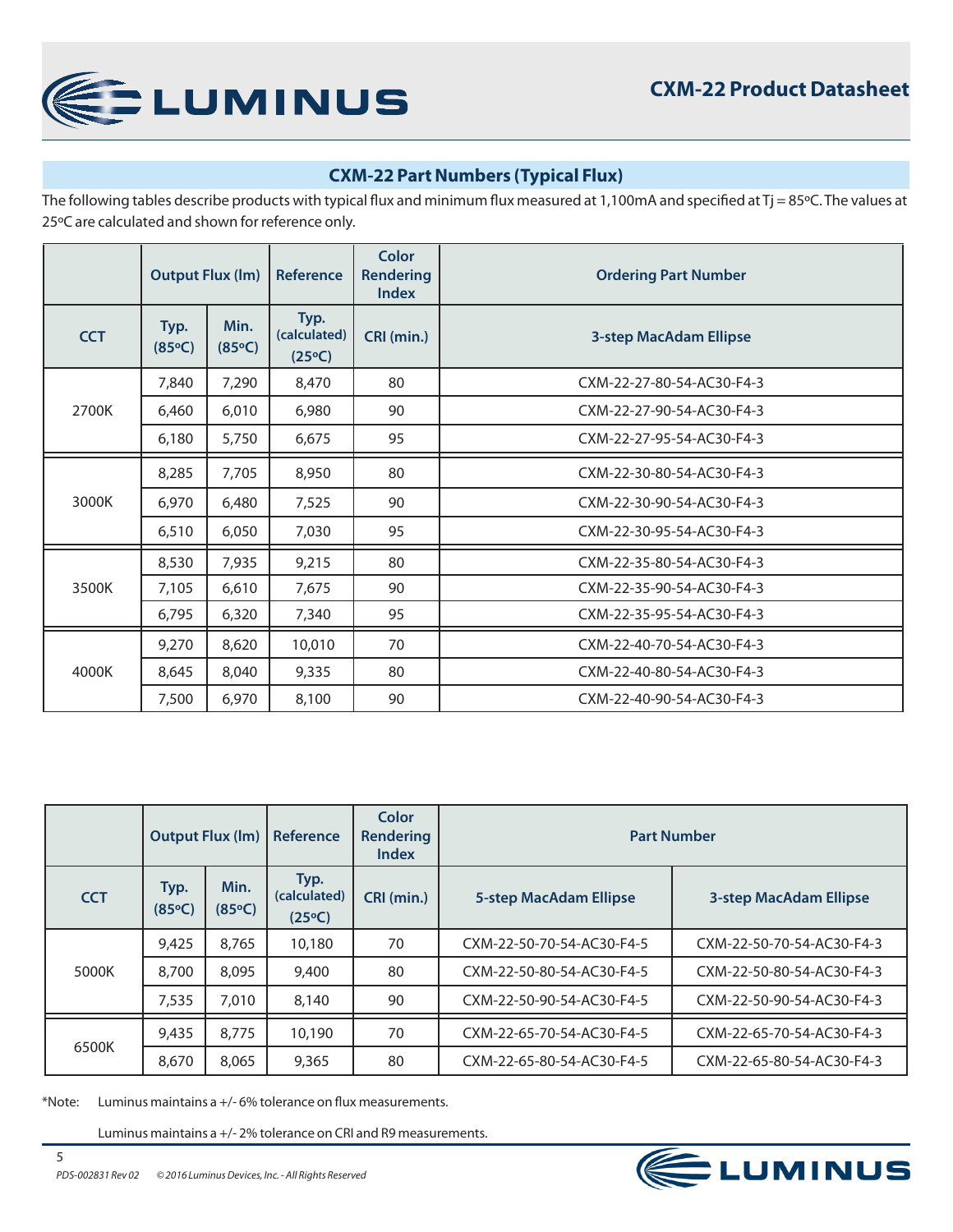

# **CXM-22 Operating Characteristics**<sup>1</sup>

#### **Optical and Electrical Characteristics**

| Parameter                               | Symbol            | <b>Minimum</b> | <b>Typical</b> | <b>Maximum</b> | <b>Unit</b> |
|-----------------------------------------|-------------------|----------------|----------------|----------------|-------------|
| Forward Current <sup>2</sup>            |                   |                | 1,100          | 2,400          | mA          |
| Forward Voltage <sup>3</sup>            | V.                | 50             | 51             | 55             | V           |
| Power                                   |                   |                | 56.1           | 110            | W           |
| Operating Case Temperature <sup>4</sup> |                   |                |                | 105            | $\circ$ C   |
| <b>Light Emitting Surface Diameter</b>  | LES               |                | 22             |                | mm          |
| Thermal Resistance (junction-to-case)   | $\Theta_{\rm ic}$ |                | 0.37           |                | $\rm ^oC/W$ |
| Junction Temperature                    |                   |                |                | 140            | $\circ$ C   |
| <b>Viewing Angle</b>                    |                   |                | 120            |                | Degree      |

Note 1:  $\;\;$  Ratings are based on operation at a constant junction temperature of T<sub>j</sub> = 85°C.

*Note 2: To prevent damage refer to operating conditions and derating curves for appropriate maximum operating conditions*

*Note 3: Voltage is rated at typical forward current. For voltage at higher drive current, refer to performance graphs.*

*Note 4: Device operation not recommended at drive currents less than 10% of the typical value*

*Note 5: Caution must be taken not to stare at the light emitted from these LEDs. Under special circumstances, the high intensity could damage the eye.*

*Note 6: All product operating specifications are subject to change without advance notice.*

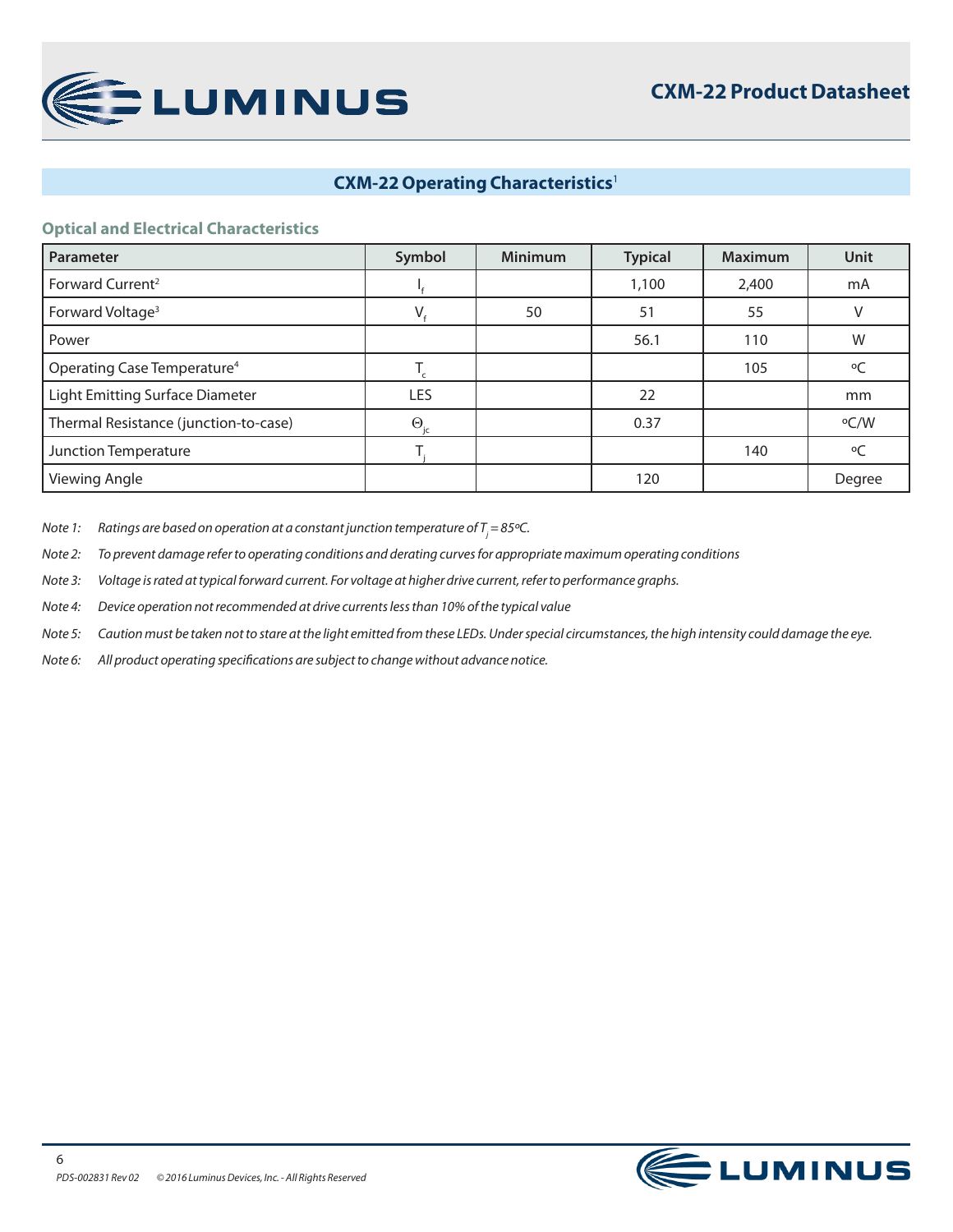

# **CXM-22 Product Datasheet**

### **CXM-22 Optical & Electrical Characteristics**

**Forward Current (mA)**

Forward Current

 $\tilde{f}$ 

#### **Relative Output Flux vs. Forward Current @ 85ºC Forward Current vs. Forward Voltage @ 85ºC**





**Change CIEx vs. Junction Temperature (3000K, 80CRI) Change CIEy vs. Junction Temperature (3000K, 80CRI)**



**Relative Output Flux vs. Junction Temperature Change in Voltage vs. Junction Temperature** 

50 51 52 53 54 55 56 57 58

**Forward Voltage (V)**





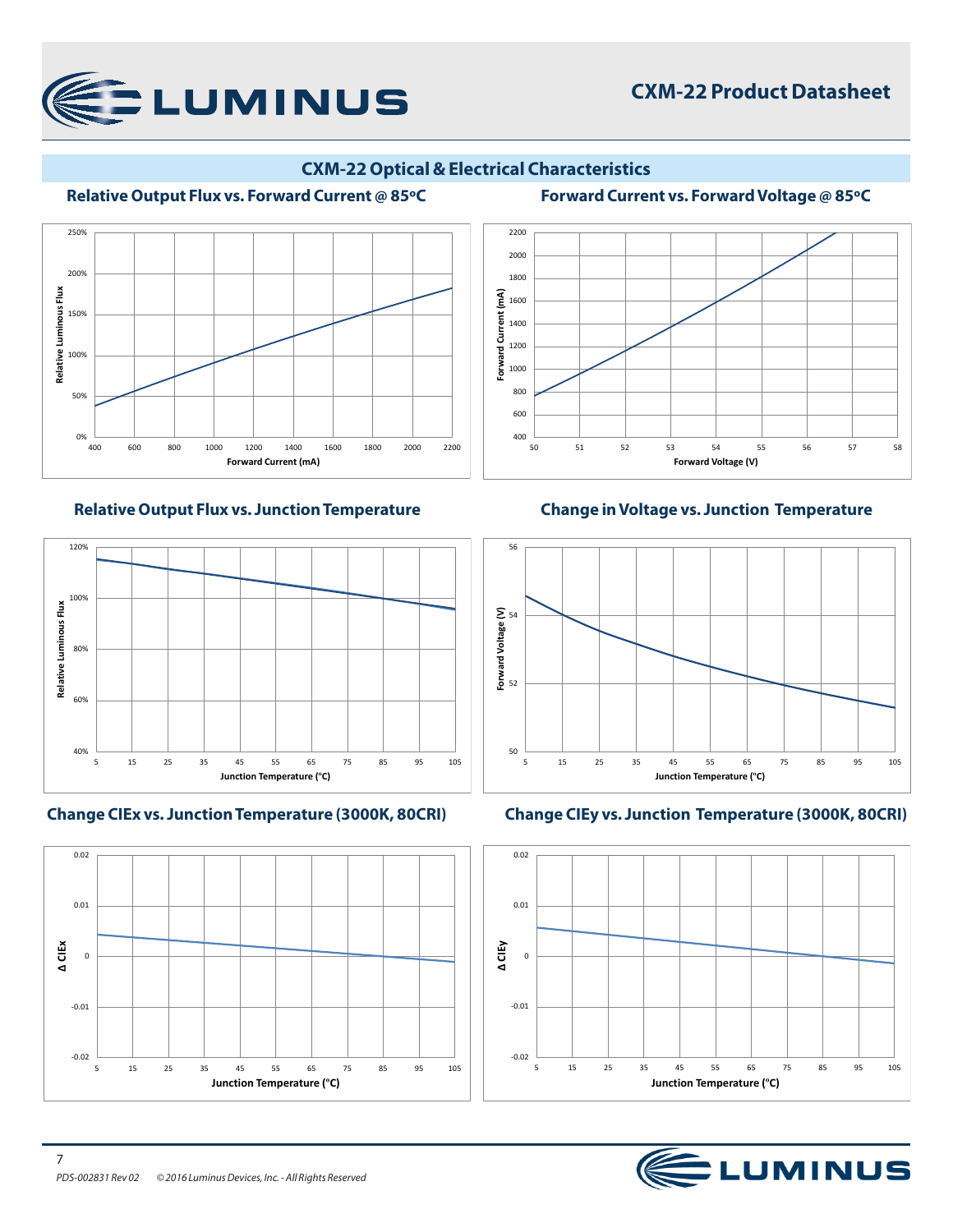

# **CXM-22 Optical & Electrical Characteristics**

### **Typical Spectrum**





# **Typical Polar Radiation Pattern Typical Angular Radiation Pattern**



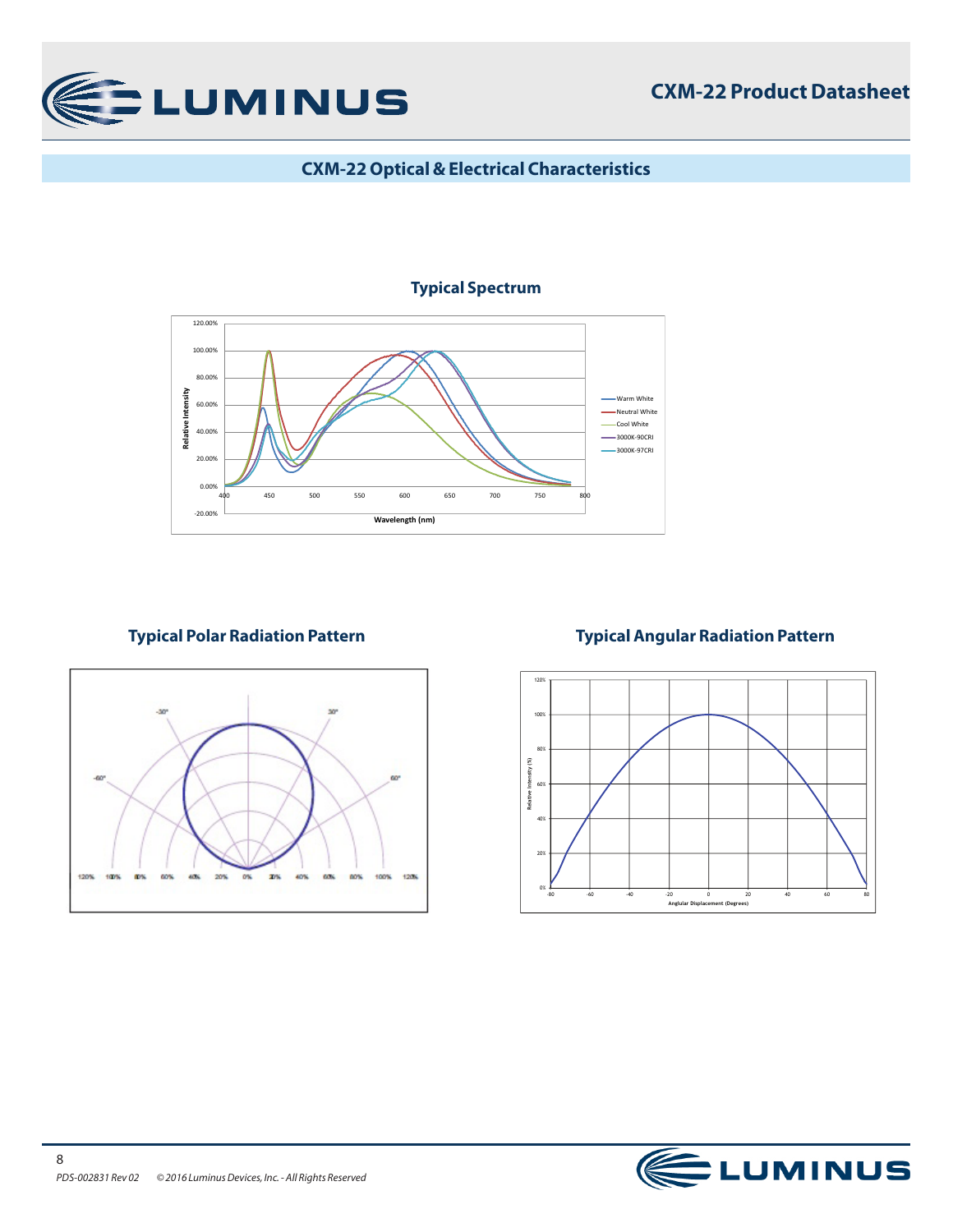